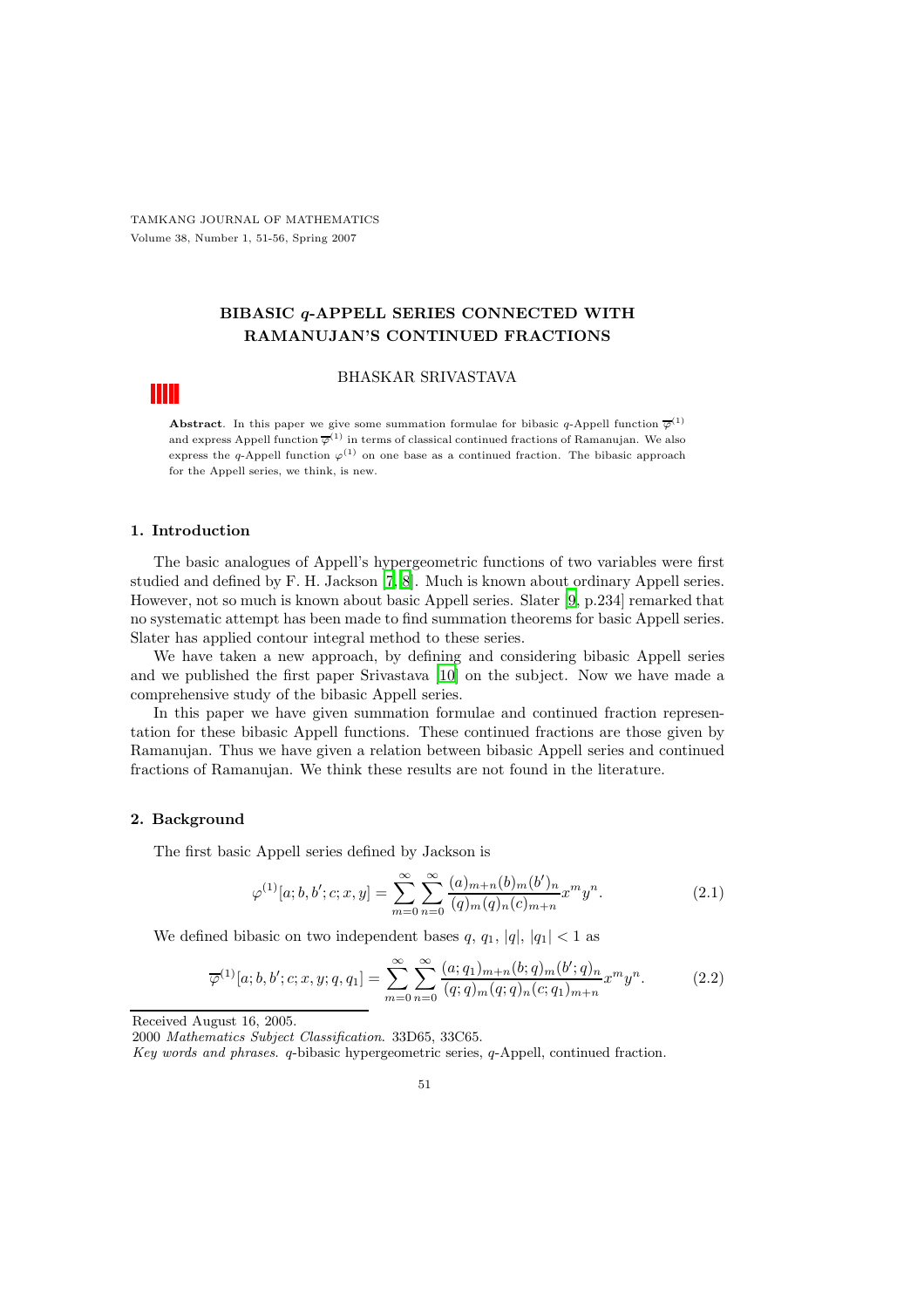#### 52 BHASKAR SRIVASTAVA

### 3. Notation

The following q-notation is used: For  $|q^k|$  < 1

$$
(a;q^k)_n = (1-a)(1-aq^k)\cdots(1-aq^{k(n-1)}), \quad n \ge 1
$$
  
\n
$$
(a;q^k)_0 = 1,
$$
  
\n
$$
(a;q^k)_{\infty} = \prod_{j=0}^{\infty} (1-aq^{kj}),
$$
  
\n
$$
(a_1,a_2,\ldots,a_m;q^k)_n = (a_1;q^k)_n(a_2;q^k)_n\cdots(a_m;q^k)_n,
$$
  
\n
$$
(a)_n = (a;q)_n = (1-a)(1-aq)\cdots(1-aq^{n-1}).
$$

A generalized basic hypergeometric series with base  $q_1$  is defined as

$$
_A\phi_{A-1}[a_1,a_2,\ldots,a_A;b_1,b_2,\ldots,b_{A-1};q_1,z] = \sum_{n=0}^{\infty} \frac{(a_1;q_1)_n\cdots(a_A;q_1)_n z^n}{(b_1;q_1)_n\cdots(b_{A-1};q_1)_n(q;q_1)_n}, \ |z| < 1.
$$

## 4. Continued fraction for  $\overline{\varphi}^{(1)}$

In this section we will give a continued fraction representation for the bibasic Appell function  $\overline{\varphi}^{(1)}$ .

Theorem 1.

$$
\overline{\varphi}^{(1)}\left[a;b,\frac{x}{y};b^{2}b'^{2};x,y;q,q^{2}\right]\n\n=\frac{T}{S}+\frac{U/S}{\varphi^{(1)}\left[aq^{2};bq^{2},\frac{x}{y};b^{2}b'^{2}q^{4};x,y;q,q^{2}\right]}\n\n=\frac{T}{S}+\frac{U/S}{\varphi^{(1)}\left[aq^{2};bq^{2},\frac{x}{y};b^{2}b'^{2}q^{4};x,y;q,q^{2}\right]}+\cdots
$$

S, T and U are defined in the proof below.

<span id="page-1-0"></span>Proof. We have proved in Theorem 1 [\[10,](#page-5-3) p.31] that

$$
\overline{\varphi}^{(1)}[a;b,b',c;x,y;q;q^k] = \frac{(a;q^k)_{\infty}(bx;q)_{\infty}(b'y;q)_{\infty}}{(c;q^k)_{\infty}(x;q)_{\infty}(y;q)_{\infty}}
$$
  
 
$$
\times 2k+1\phi_{2k} \begin{bmatrix} c/a,x,xq,xq^2,\ldots,xq^{k-1},y,yq,yq^2,\ldots,yq^{k-1} \\ bx,bxq,\ldots,bxq^{k-1},b'y,b'yq,\ldots,b'yq^{k-1} \end{bmatrix} ; q^k, a \end{bmatrix} .
$$
 (4.1)

By takinig  $k = 1$ , we have the Theorem 1 of Andrews [\[1,](#page-5-4) p.619].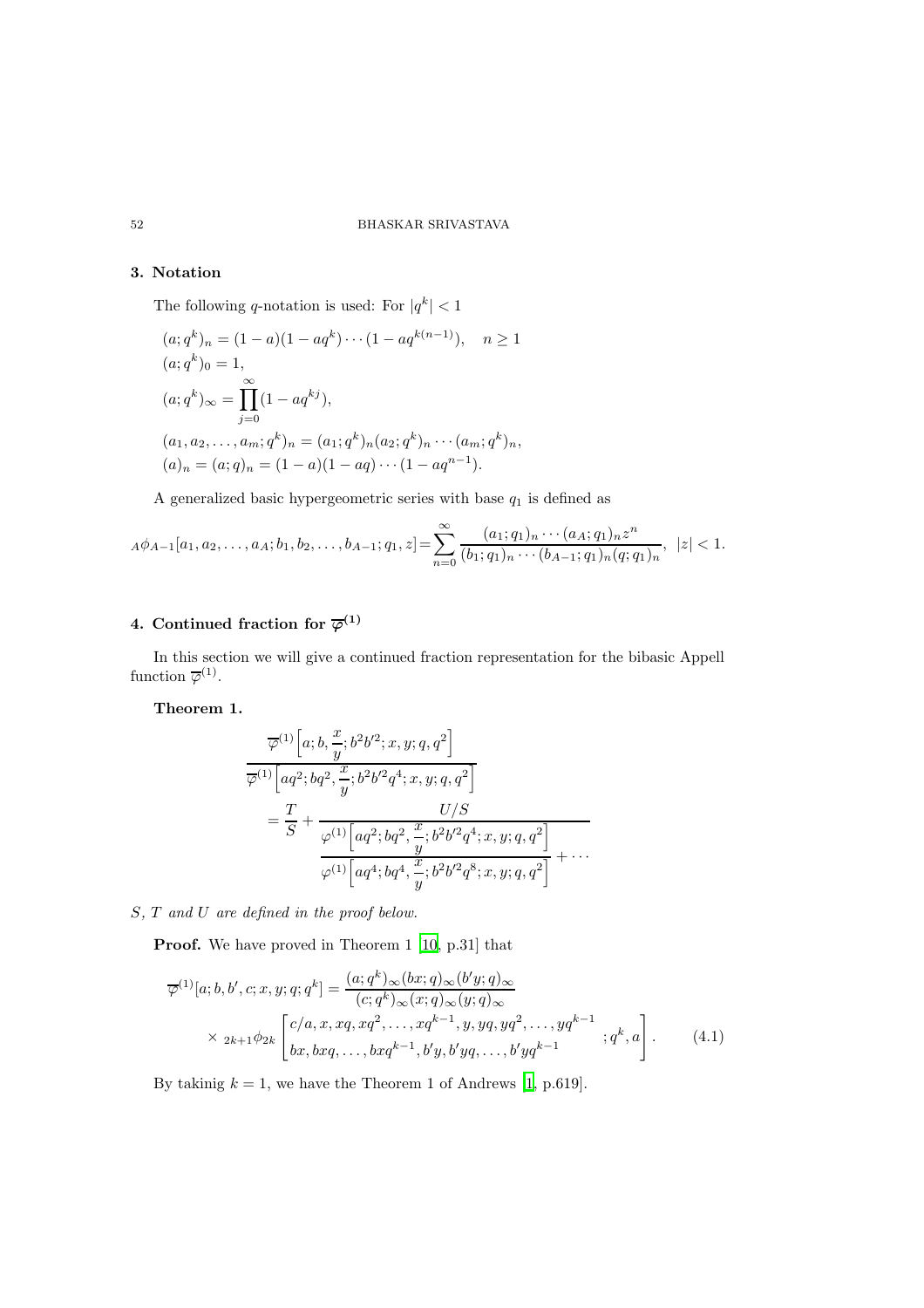Putting  $k = 2, b' = \frac{x}{y}, c = b^2 b'^2$  in [\(4.1\)](#page-1-0), we have

$$
\overline{\varphi}^{(1)}\left[a;b,\frac{x}{y};b^{2}b'^{2};x,y;q;q^{2}\right]=\frac{(a;q^{2})_{\infty}(bb'y;q^{2})_{\infty}}{(y;q)_{\infty}(b^{2}b'^{2};q^{2})_{\infty}}\times{}_{3}\phi_{2}\left(\frac{b^{2}b'^{2}}{a},y,yq;bb'y,yb'yq;q^{2},a\right).
$$
 (4.2)

<span id="page-2-0"></span>Using the contiguous relation of Andrews and Bowman [\[3](#page-5-5), p.3347, (3.13)], we have

$$
S\overline{\varphi}^{(1)}\left[a;b,\frac{x}{y};b^{2}b'^{2};x,y;q,q^{2}\right] = T\overline{\varphi}^{(1)}\left[aq^{2};bq,\frac{x}{y},b^{2}b'^{2}q^{4};x,y;q,q^{2}\right] + U\overline{\varphi}^{(1)}\left[aq^{4};bq^{2},\frac{x}{y},b^{2}b'^{2}q^{8};x,y;q,q^{2}\right],\tag{4.3}
$$

where

$$
S = \frac{b^2 b'^2 y^6 q^3}{a} (1 - aq^2)(1 - b^2 b'^2 q^4)(1 - b^2 b'^2)(b^2 b'^2 q^2; q^2)_4
$$
  
\n
$$
T = b^2 b'^2 y^6 q^3 (1 - aq^2)(b^2 b'^2 q^2; q^2)_2 \Big[ -y(1 + bb'/a)(bb'; q^2)(1 + q) + \frac{1}{a}(b^2 b'^2; q^4)_2 \Big]
$$
  
\n
$$
U = b^2 b'^2 y^8 q^4 (1 + bb')(1 - bb'q^2)(1 - b^2 b'^2 q^2/a)(bb'; q)_4 (b^2 b'^2 q^8; q^2)_4.
$$

Iterating the contiguous relation [\(4.3\)](#page-2-0), we have the Theorem.

# 5. Continued fraction for  $\varphi^{(1)}$

## Theorem 2.

$$
\frac{\varphi^{(1)}[a;b,b';bb';x,y]}{\varphi^{(1)}[aq;bq,b'q;bb'q^2;x,y]} = \frac{T'(aq,bq,b'q)}{S'(a,b,b')} + \frac{U'(aq^2,bq^2,b'q^2)/S'(a,b,b')}{\frac{T'(aq^2,bq^2,b'q^2)}{S'(aq,bq,b'q)}} + \frac{U'(aq,bq,b'q)/S'(aq,bq,b'q)}{\varphi^{(1)}[aq^2;bq^2,b'q^2;bb'q^4;x,y]} + \cdots
$$

 $S'$ ,  $T'$  and  $U'$  are defined in the proof.

**Proof.** By putting  $q_1 = q$  in our Theorem 1 [\[10,](#page-5-3) p.31] and after a little simplification, we have the Theorem 1 of Andrews [\[1,](#page-5-4) p.619]:

<span id="page-2-1"></span>
$$
\varphi^{(1)}[a;b,b';c,x,y] = \frac{(a)_{\infty}(bx)_{\infty}(b'y)_{\infty}}{(c)_{\infty}(x)_{\infty}(y)_{\infty}} 3\phi_2\left(\frac{c}{a}x,y,bx,b'y;q,a\right). \tag{5.1}
$$

Now taking  $c = bb'$  in [\(5.1\)](#page-2-1) we have

$$
\varphi^{(1)}[a;b,b';bb',x,y] = \frac{(a)_{\infty}(bx)_{\infty}(b'y)_{\infty}}{(bb')_{\infty}(x)_{\infty}(y)_{\infty}} \; \, {}_3\phi_2\left(\frac{bb'}{a}x,y;bx,b'y;q,a\right). \tag{5.2}
$$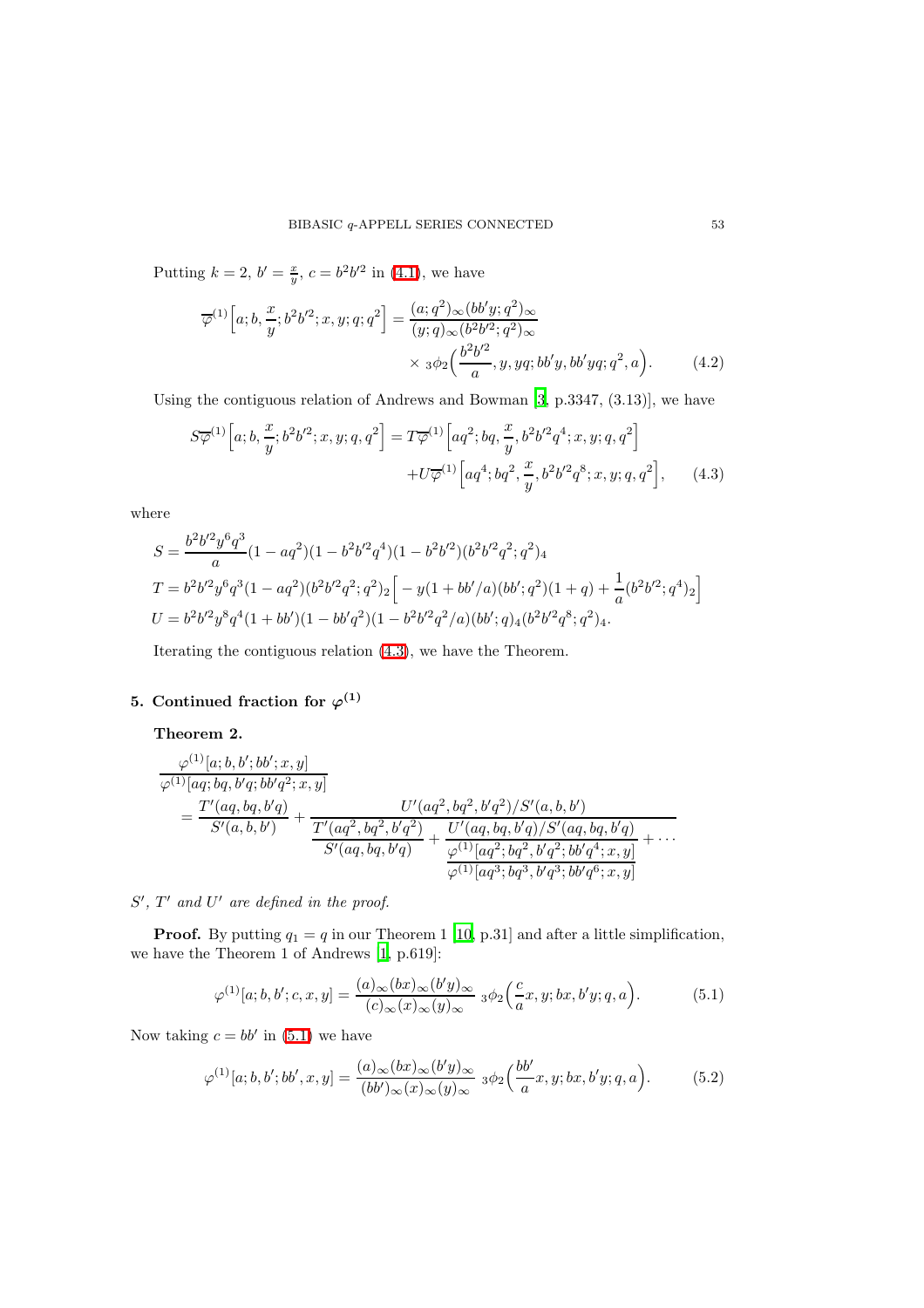#### 54 BHASKAR SRIVASTAVA

Making the change of the variables  $a \to \frac{bb'}{a}$ ,  $b \to x$ ,  $c \to y$ ,  $d \to bx$ ,  $e \to b'y$ , in the contiguous relation given by Andrews and Bowman [\[3,](#page-5-5) p.3347, (3.13)] we have the relation

$$
S'(a, b, b')\varphi^{(1)}[a; b, b'; bb'; x, y] = T'(aq, bq, b'q)\varphi^{(1)}[aq; bq, b'q; bb'q^{2}; x, y] + U'(aq^{2}, bq^{2}, b'q^{2})\varphi^{(1)}[aq^{2}; bq^{2}, b'q^{2}; bb'q^{4}; x, y]
$$
(5.3)

<span id="page-3-0"></span>where

$$
S' = \frac{(bb')_4(1 - bb'q^2)}{a}
$$
  
\n
$$
T' = (bb'q)_3 \left[ \left( \frac{bb'}{a} (x + y) + bx + b'y \right) (1 + q) - \left( (x + y) + \frac{bx}{a} + \frac{b'y}{a} \right) \right.
$$
  
\n
$$
+ (1 + bb'q) + \frac{(bb';q^2)_2}{a} \right]
$$
  
\n
$$
U' = (1 - aq)(1 - bb')(1 - bb'q/a)(1 - bq)(1 - b'q)(y - bxq)(x - b'yq).
$$

Iterating the relation [\(5.3\)](#page-3-0), we have the Theorem 2.

## 6. Summation formulae and continued fractions

The following theorems give summation formulae for bibasic Appell function  $\overline{\varphi}^{(1)}$ . We also give continued fraction representation for these bibasic Appell series.

## Theorem 3.

$$
\overline{\varphi}^{(1)}[a;b,b';q^k;b'y,y;q,q^k] = \frac{(aq^k;q^k)_{\infty}}{(1-y)(q^k;q^k)_{\infty}} 2\phi_1\left(\frac{q^k}{a},y;yq^k;q^k,a\right)
$$

$$
= \frac{(ay;q^k)_{\infty}}{(y;q^k)_{\infty}}.
$$
(6.1)

**Proof.** Putting  $x = b'y$ ,  $bb' = y$ ,  $c = q^k$  in [\(4.1\)](#page-1-0) and summing the  ${}_2\phi_1$  by Heine's qanalogue of Gauss' summation formula [\[6](#page-5-6), p.10, (1.5.1)], we have the summation Theorem 3.

Theorem 4.  
\n(i) 
$$
\overline{\varphi}^{(1)}[q^2; b, b'; q^5; b'q^2, q^2; q, q^5] = \frac{(q^4; q^5)_{\infty}}{(q^2; q^5)_{\infty}}
$$
.  
\n(ii)  $\frac{(q; q^5)_{\infty}}{(q^3; q^5)_{\infty}} \overline{\varphi}^{(1)}[q^2; b, b'; q^5; b'q^2, q^2; q, q^5] = \frac{1}{1 + \frac{q^2}{1 + \frac{q^3}{1 + \cdots}}}}$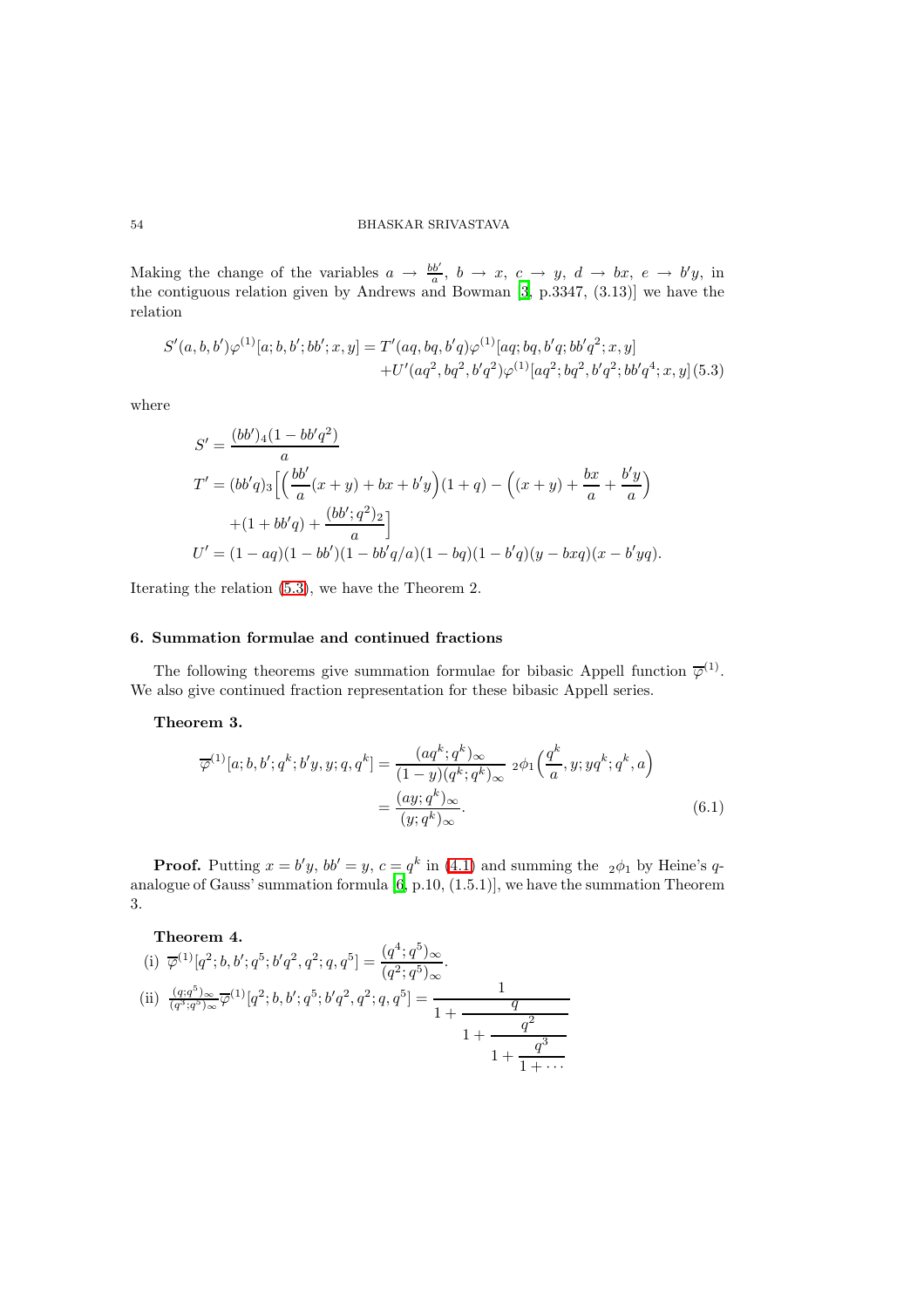#### Proof.

(i) Putting  $a = q^2$ ,  $y = q^2$ ,  $k = 5$  in Theorem 3, we have the summation Theorem 4(i).

(ii) Ramanujan's celebrated  $C(q)$  function

$$
C(q) \equiv \frac{1}{1 + \frac{q}{1 + \frac{q^2}{1 + \dotsb}}} = \frac{(q; q^5)_{\infty} (q^4; q^5)_{\infty}}{(q^2; q^5)_{\infty} (q^3; q^5)_{\infty}}.
$$

Using Theorem 4(i), we have Theorem 4(ii). This gives a relation between bibasic Appell function  $\overline{\varphi}^{(1)}$  and Ramanujan's function  $C(q)$ .

## Theorem 5.

(i) 
$$
\overline{\varphi}^{(1)}[q^2; b, b'; q^6; b'q^3, q^3; q, q^6] = \frac{(q^5; q^6)_{\infty}}{(q^3; q^6)_{\infty}}
$$
.  
\n(ii)  $\frac{(q; q^6)_{\infty}}{(q^3; q^6)_{\infty}} \overline{\varphi}^{(1)}[q^2; b, b'; q^6; b'q^3, q^3; q, q^6] = \frac{1}{1 + \frac{q^2 + q^4}{1 + \frac{q^2 + q^4}{1 + \dots}}}}$ 

#### Proof.

- (i) Putting  $a = q^2$ ,  $y = q^3$ ,  $k = 6$  in Theorem 3, we have Theorem 5(i).
- (ii) Using the relation  $[2, p.105, (7.12)]$  and Theorem  $5(i)$ , we have Theorem  $5(i)$ . This gives a relation between bibasic Appell function  $\overline{\varphi}^{(1)}$  and Ramanujan's continued fraction.

### Theorem 6.

(i) 
$$
\overline{\varphi}^{(1)}[q^4; b, b'; q^8; b'q^3, q^3; q, q^8] = \frac{(q^7; q^8)_{\infty}}{(q^5; q^8)_{\infty}}
$$
.  
\n(ii)  $\frac{(q; q^8)_{\infty}}{(q^3; q^8)_{\infty}} \overline{\varphi}^{(1)}[q^4; b, b'; q^8; b'q^3, q^3; q, q^8] = \frac{1}{1 + \frac{q^2 + q}{1 + \frac{q^4}{1 + \cdots}}}}$ 

## Proof.

- (i) Putting  $a = q^4$ ,  $y = q^3$ ,  $k = 8$  in Theorem 3, we have Theorem 6(i).
- (ii) Using the relation [\[2,](#page-5-7) p.105 (7.13)] and Theorem 6(i), we have Theorem 6(ii). This gives a relation between bibasic Appell function  $\overline{\varphi}^{(1)}$  and Ramanujan's continued fraction.